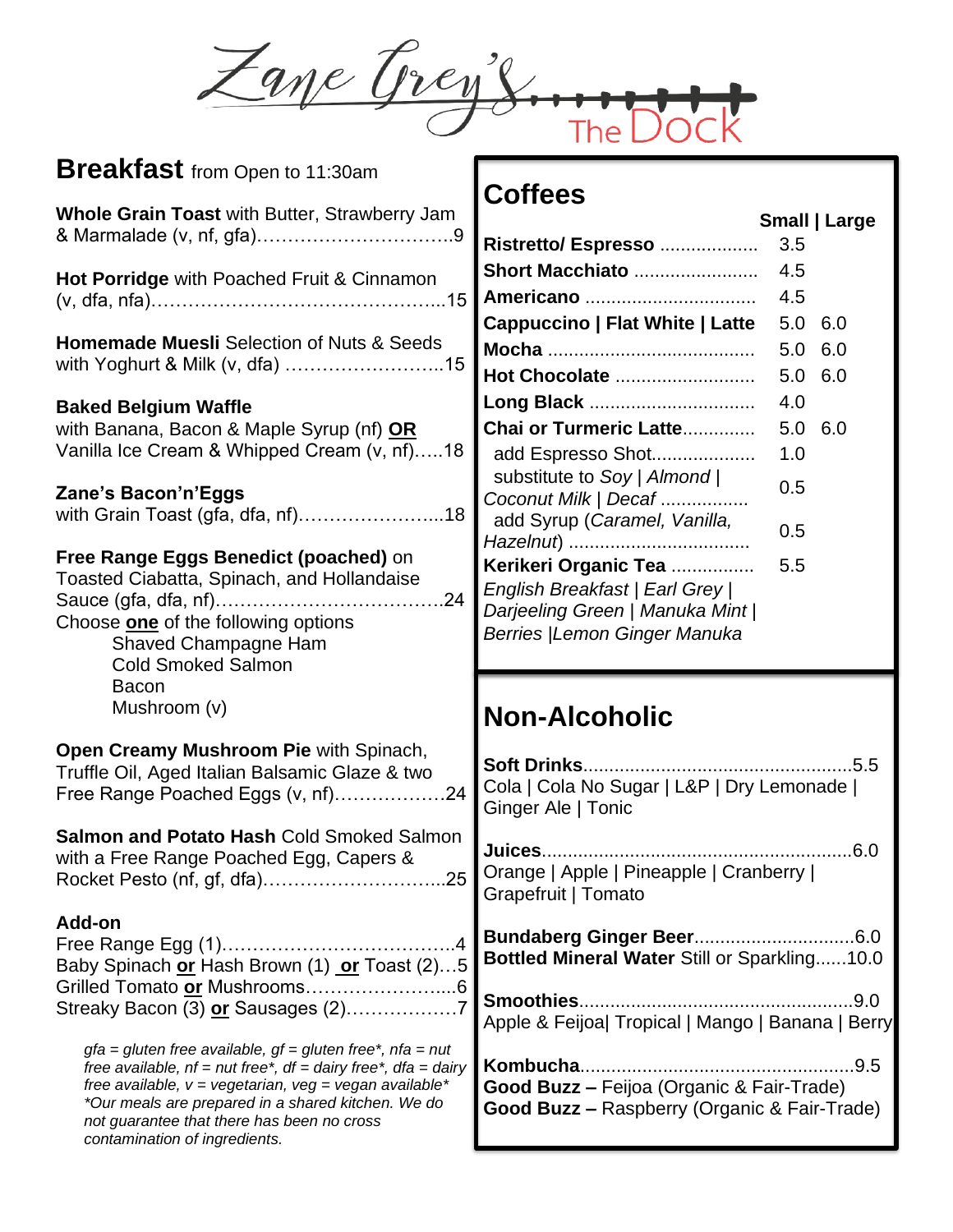Zane Trey's

#### **All Day Dining** from 11:30am until 5pm

| Seafood Chowder Seafood Medley with Leek,<br>Diced Bacon & Crispy Roasted Sourdough Bread                                                        | Е<br>k<br>1                |
|--------------------------------------------------------------------------------------------------------------------------------------------------|----------------------------|
| Spicy Salt & Pepper Calamari with Sweet Chilli<br>Mayonnaise & Kerikeri Lemons (nf, gf, dfa)17                                                   | V<br>А<br>F                |
| <b>Ika Mata Island Style Raw Marinated Fish in</b><br>Coconut Cream, Lime Juice and Chilli with Fried                                            | N<br>n                     |
| <b>Northland Green-Lipped Mussels &amp;</b><br>Sourdough with White Wine Velouté (nf)<br>or Spicy Chilli Coconut Sauce (df)6 for 17<br>12 for 27 | Ś<br>$\mathsf{C}$          |
| Paroa Bay Oysters with Champagne Mignonette<br>and Kerikeri Lemons (nf, df, gf)6 for 35<br>12 for 69                                             | R<br>K                     |
| Zane Grey's Local House Salad<br>Garden Greens & Vegetables, Seeds & Sprouts<br>with Honey Mustard Dressing (v, nfa, gf)19                       | F                          |
| <b>Asian Noodle Salad with Pickled Ginger, Crispy</b><br>Shallots, Mung Beans, Peanuts, and Soy &<br>Sesame Dressing (df, gf, nfa, veg, v)20     | Z<br>N                     |
| Add some protein to your Salad!                                                                                                                  | Ν<br>Ν<br>Λ<br>۲<br>V<br>T |
| $gfa = gluten free available, gf = gluten free*, nfa = nut$<br>free available $nf = n$ ut free* $df = d$ ain free* $df = d$ ain                  | $\mathbf{I}$               |

*free available, nf = nut free\*, df = dairy free\*, dfa = dairy free available, v = vegetarian, veg = vegan available\* \*Our meals are prepared in a shared kitchen. We do not guarantee that there has been no cross contamination of ingredients.*

### **Big Bites**

**Beer Battered Fish & Chips** with Tartare Sauce, Kerikeri Lemon & House Salad (dfa, nf, gfa)......32

#### **180g Angus Cheese Burger**

with Bacon, Greens, Gherkin, Beetroot, Fries & Aioli (nf, dfa).......................................................28

**Free-Range Premium Pork Ribs & Fries** with Manuka Smoked BBQ Sauce & Coleslaw (gf, nf).......................................................................29

## **Snacks**

| <b>Chunky Fries</b> with Tomato Sauce (v, nf, df)11 |  |
|-----------------------------------------------------|--|
| Roasted Garlic & Herb Baguette (nf)10               |  |
| <b>Kumara Wedges with Aioli (v, gf, nf, dfa)13</b>  |  |

#### **Beers**

| Zane Grey's Ale                    | 390 ml        | 12 |
|------------------------------------|---------------|----|
| Monteith's Golden Lager            | 390 ml        | 12 |
| Monteith's Pilsner                 | 390 ml        | 12 |
| Monteith's IPA                     | 390 ml        | 13 |
| Monteith's Apple Cider             | 390 ml        | 12 |
| Heineken                           | 500 ml        | 14 |
| Murphy's                           | 500 ml        | 14 |
|                                    | 425 ml        | 13 |
|                                    | 550 ml        | 15 |
| Tiger Crystal                      | <b>Bottle</b> | 10 |
| Monteith's American Pale Ale       | <b>Bottle</b> | 10 |
| <b>Monteith's Dark Fruit Cider</b> | <b>Bottle</b> | 10 |
| Heineken Zero                      | <b>Bottle</b> | 8  |
| Amstel Light                       | <b>Bottle</b> | 8  |
|                                    |               |    |